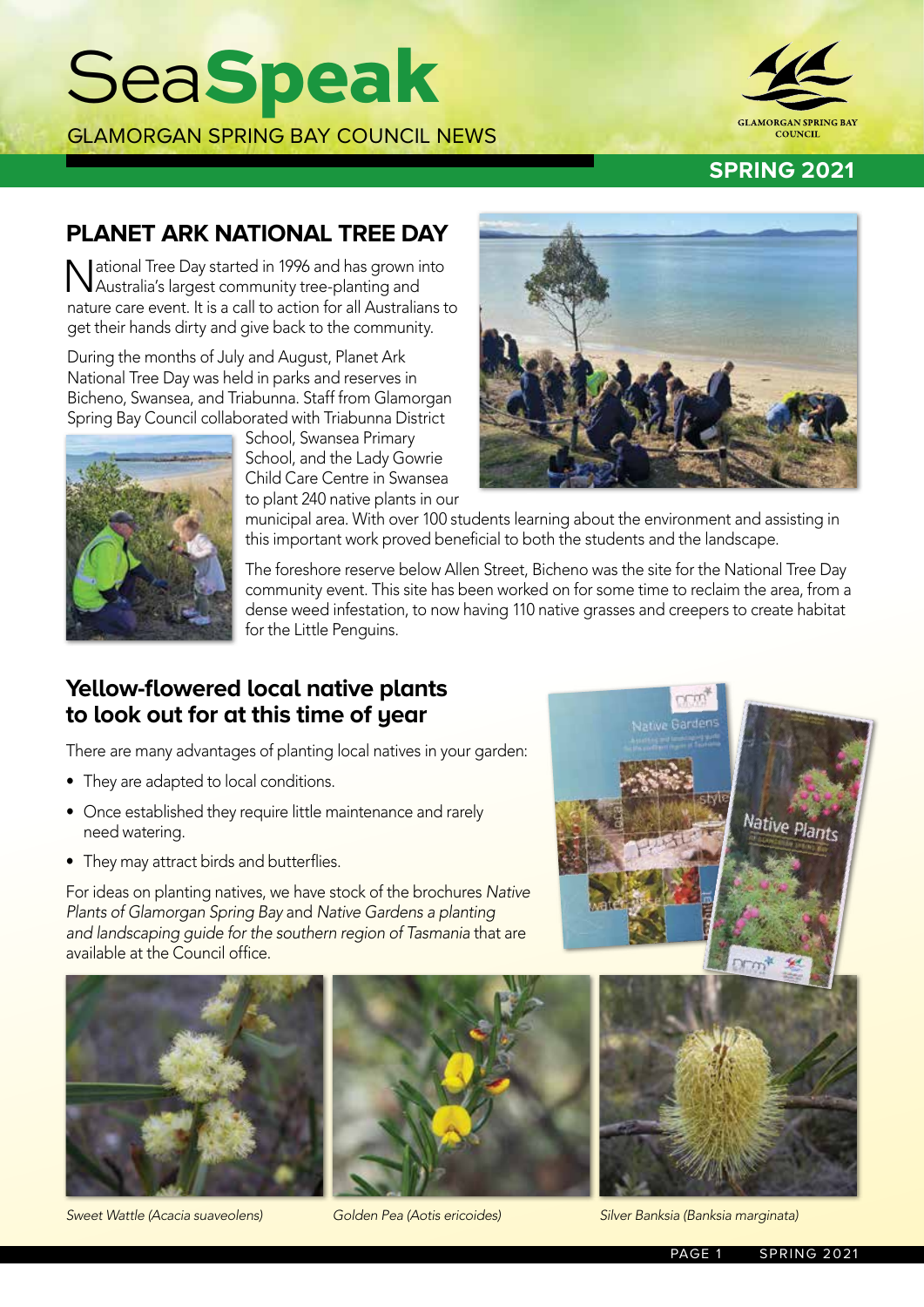

## **Message from the General Manager**



Dear Residents and Ratepayers,

Welcome to the first edition of Glamorgan Spring Bay Council's SeaSpeak printed on recycled paper!

Why recycle? Council

remains committed to its principles outlined in the Community Strategic Plan. A key pillar of this Plan is the management and improving of our natural resources. Paper recycling is commonplace in most offices today and creates important environmental savings. Producing this SeaSpeak edition on paper from recycled materials not only conserves trees, but it also saves landfill space and reduces the amount of pollution in the air from incineration.

To say the 2020/21 financial year was an eventful one would be an understatement. The good news is that Council has met the requirements of the Performance Improvement Direction (PID) issued by the State Government in July 2020 to ensure compliance with the *Local Government Act*.

During the course of the year Council developed and implemented the strategies and plans to ensure Council's long term financial sustainability and delivering on the PID obligations, but also to still achieve the goals and aspirations of the community identified in the 10-year Strategic Community Plan. Difficult but responsible decisions have been made along this journey to ensure that Council can better meet the needs of residents into the future.

One of those decisions has been regarding a change in Council's rating system from Average Area Rating (AAR) to Assessed Annual Valuation (AAV). The AAV rates

model that has been adopted is fairer, more equitable and reflects the growth in the region. It will better meet the needs of the community and help put Council on a sustainable financial footing. Under the old AAR system still used by a small number of Councils in Tasmania, a flat rate was applied to all residential properties in each town, irrespective of individual property value.

Moving to a new system that is based on the value of individual properties means a significant number of properties will see a reduction in their rates, while others with high value properties will see their rates increase. Even where rates have increased, however, they will still be in line with or lower than rates charged in neighbouring municipalities.

Glamorgan Spring Bay Council offers financial hardship assistance for individuals experiencing genuine and serious financial hardship. The Council also offers rates remissions for eligible concession card holders, as well as non-for-profit community groups. Please see our website for information.

Council recently adopted its budget for the 2021/22 financial years including an \$8.5 million capital program that invests in the future of the municipality. Approximately \$3 million of this total will be spent on the renewal of critical assets such as roads and footpaths. Capital works priorities have been guided by the new Asset Management Plans which are also available for perusal on Council's website.

In visiting the website, you will note recent improvements made to help you better navigate the site for information.

Greg Ingham, General Manager

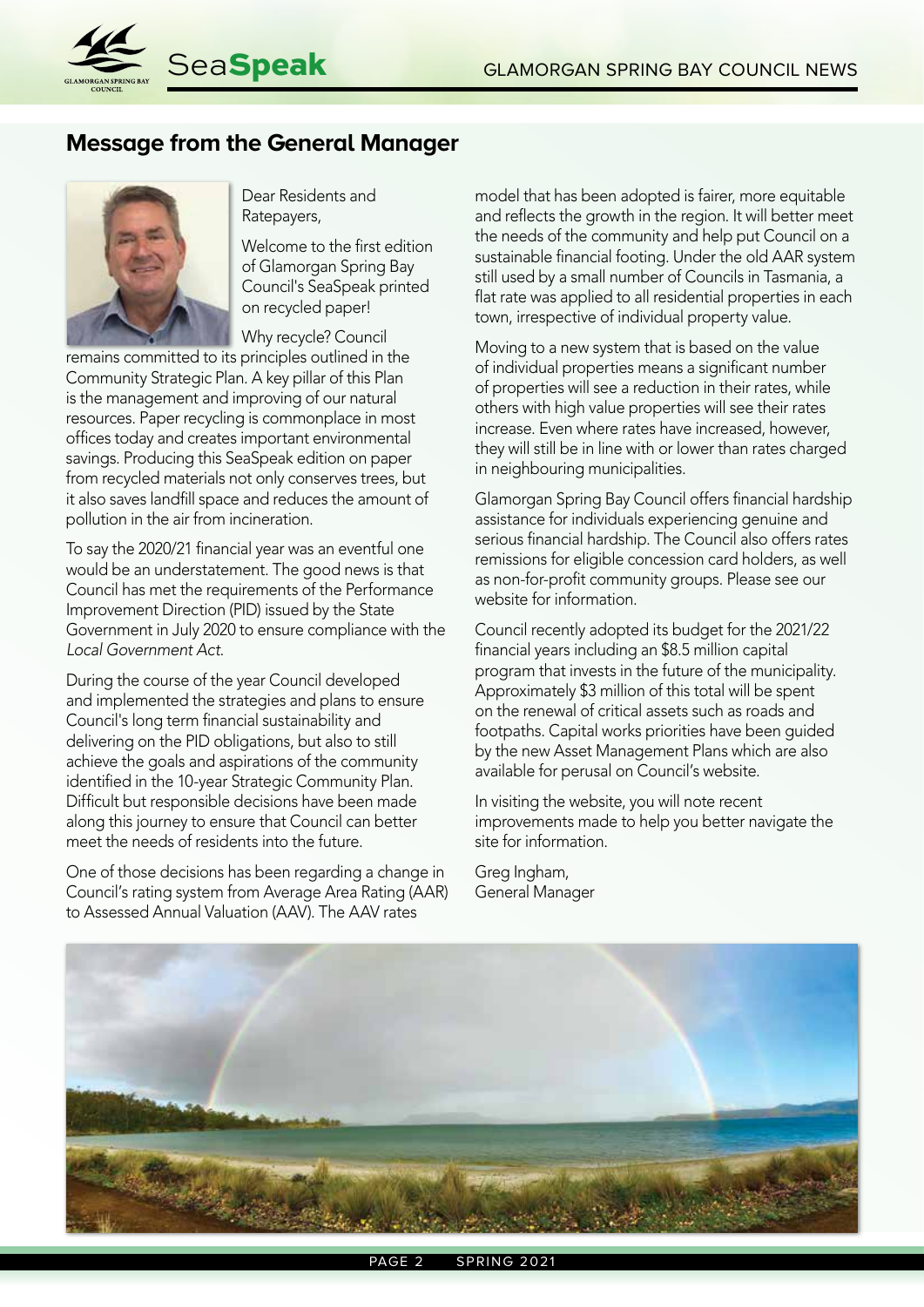

## **Mayoral Message**



Over the past several<br> **Ournonths, East Coast** Health (ECH) staff have been working hard to ensure adequate medical care is available at both Bicheno and Triabunna medical practices. There have been significant challenges securing Locum

GP's to travel to Tasmania on top of the existing shortage of GP's and other health professionals around Australia, which is felt particularly hard in regional areas.

Currently there are approximately 50 unfilled GP vacancies in Tasmania. Despite this ECH have recently been successful in recruiting two permanent GP's across our two practices.

Council is working with medical professionals and relevant community stakeholders to implement a municipal wide medical governance structure that will ensure the ongoing reliable and quality medical care for Glamorgan Spring Bay residents. More information in regard to this will be publicised in due course.

In other important news:

The new management team has been finalised bringing experience from other Councils and private business.

- Significant effort is being directed to addressing legacy issues and kickstarting improvements to council procedure.
- Community Connect sessions have re started to create face to face discussions with council and the community. Please see December session dates below.
- Council is continuing to work with community groups and event organisers including Festival of Voices, Seafarers, Wine Festival, Bicheno Beams etc.
- Promoting and collaboration with other agencies to create work opportunities within Council for our community.

#### **COMMUNITY CONNECT SESSIONS**

#### WEDNESDAY 1 DECEMBER 2021

| <b>TIME</b>        | <b>LOCATION</b>     |
|--------------------|---------------------|
| 10:00am to 11:30am | Coles Bay Town Hall |
| 2:00pm to 3:30pm   | Bicheno Town Hall   |

WEDNESDAY 8 DECEMBER 2021

| TIMF               | <b>LOCATION</b>     |
|--------------------|---------------------|
| 10:00am to 11:30am | Swansea Town Hall   |
| 2:30pm to 4:00pm   | Triabunna Town Hall |

## **July Citizenship Ceremony**

Mayor Robert Young officiated a Citizenship Ceremony at the Triabunna Community Hall on July 6, 2021. Australian Citizenship is a significant and final step in a migration story. Becoming an Australian Citizen means an ongoing commitment to Australia and our shared values. It also marks the start of one's membership in the Australian community, it is the step that enables a new Citizen to say, 'I am Australian'. Glamorgan Spring Bay had the pleasure of welcoming seven new Australian citizens to our wonderful municipal area after they took the pledge. These new Australian citizens come from all over the world, including Indonesia, the United Kingdom, France, Canada, and Vietnam.



*Left to right: Ngoc Duy Tran, Thi Khanh Vy Trinh, Megan Lucas, Loic Pages, Mayor Robert Young, Kiki Dowling, Nicky Dowling and Talsa Yates*

On behalf of the Glamorgan Spring Bay

Community, we wish you all the best and congratulate you on your Citizenship.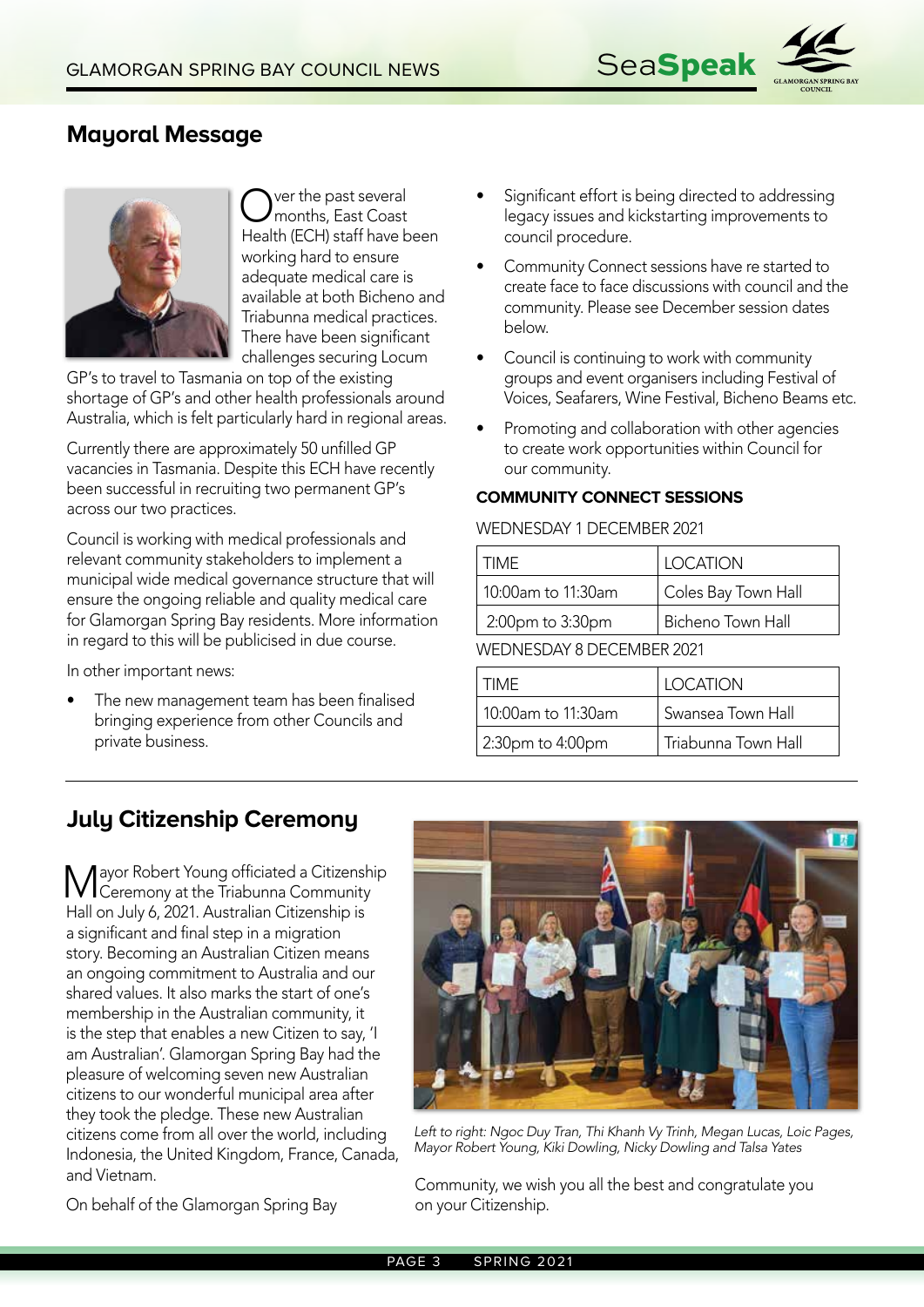

## **Colin Campbell's Art Exhibition**

Your East Coast Heritage Museum's current display is "Colin Campbell's Art Exhibition". The late Colin Campbell was an avid fan of Swansea, history and especially the East Coast Heritage Museum. Colin was on the museum committee and the redevelopment with his wife Rae, they would spend time between their homes in Swansea and Bothwell.

This current exhibition is the private collection of artworks from some of Colin's fabulous paintings, dioramas and donations made to the museum

over a number of years. The exhibition will run until the end of October 2021.



*© Colin Campbell* 

We thank you for your continued support and invite you to visit the Museum in Swansea between 10am to 4pm Monday to Friday.

#### **Dog Registration Audit**

Glamorgan Spring Bay Council will be undertaking<br>Ga municipal Dog Registration Audit between the months of September and November to encourage responsible pet ownership and help build a safer, happier community.

Any dogs found to be unregistered will result in an infringement of one (1) penalty unit per offence being issued, in accordance with the *Dog Control Act 2000.*

Under the *Dog Control Act 2000,* all dogs aged six months and over are required to be registered and microchipped by 30June each year (this includes working dogs.) A Kennel Licence is required from Council if your property has more than two (2) domestic dogs, or more than four (4) working dogs aged six months and over.

Be a responsible pet owner by registering your dog with Council



and ensure the tag provided is always worn. Registering your dog increases the likelihood of your pet returning should it become lost. Dogs registered with Glamorgan Spring Bay Council prior to 31July 2021 receive a discounted fee. Pension concession is available for one (1) dog, once the concession card has been sited and validated by a Council Officer.

If in the unfortunate situation that your dog is deceased or is no longer at your premises, you are obligated to notify Council. Once notified, Officers will cancel the registration and you will not receive any further registration reminders.

## **Caravans in Glamorgan Spring Bay**

The Glamorgan Spring Bay Council has a gazetted by-law in relation to caravans situated on land within the Glamorgan Spring Bay area. The by-law requires the owner of a caravan to register the caravan with Council annually if it is occupied for more than thirty (30) days (consecutive or otherwise) in each financial year.

Registrations for Caravan licences expire 30 June every year, at which time a renewal will be sent out.

The by-law can be accessed via the Glamorgan Spring Bay Council website or from 1 the Council office.



If you have any enquiries about this, please email admin@freycinet.tas.gov.au or phone Council on 6256 4777 during normal business hours.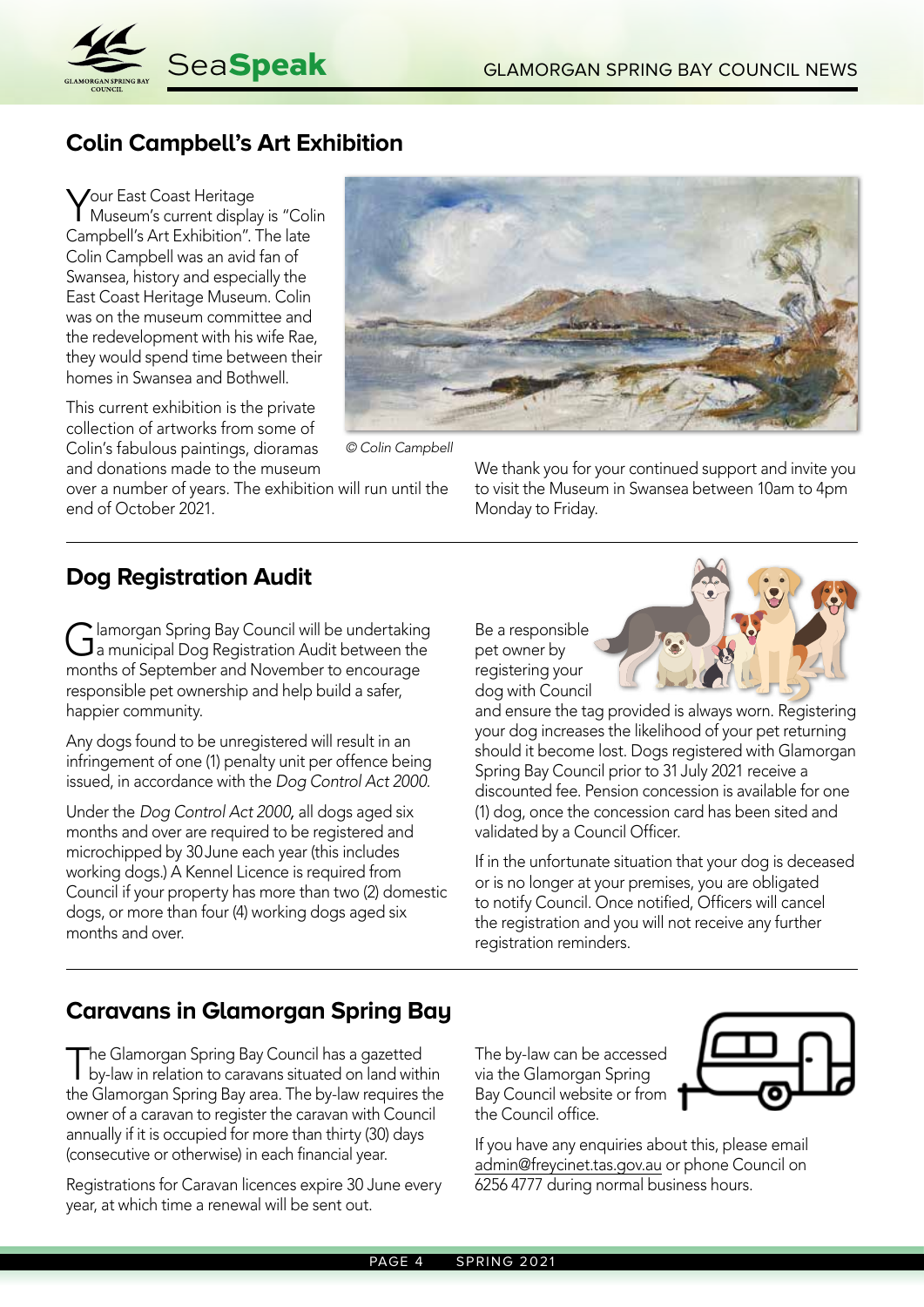

#### **WORKS DEPARTMENT**

#### **Assets – What's changed and why it matters?**

Something changed in the last twelve months that is having a significant and ongoing impact on the way this Council is managed and it's mostly about assets. Assets are roads, stormwater systems, marine infrastructure, buildings, and the like.

In the last year, Council has had to identify all the assets it owns to be able to develop asset management plans. That has never been comprehensively done before at GSBC. Because it hadn't, the ongoing cost of keeping those assets from overall condition decline was not sufficiently considered in the finances of the organisation and as a result, renewal was not adequately costed.

In doing this work, substantial additional values of assets were identified as Council's liability and responsibility to maintain and replace over time. A high value of assets being used and wearing out weren't previously identified. These had to be added into the renewal calculations.

Just like owning a car, you need to continually spend on maintenance and plan for the replacement as you use it, or you will have a car that doesn't work and no funds to replace it. So, Council needs to maintain and renew its assets at least at the rate they are wearing out. We also have a backlog of renewal that didn't happen in a timely way over a decade or more, particularly in the sealed road network that should be pegged back gradually.

Plans for timely expenditure on existing asset replacement at end of service life had to be developed with a long-term view. These were based on the average expected useful lives of all the assets Council

owns (by their class types) and what work next needs to be done now and in subsequent years to keep them functional.

Council now knows what is needed to fund basic asset renewal and replacement for all its community assets. So then, what has changed is that there is now a long-term plan for maintaining and replacing all the assets being used by the community. This is where the majority of our rates go to and a key financial pressure for increase.

#### **All Abilities Seat**

Council recently received information in the way of a request that playground equipment was not meeting the needs of a family with a child with physical limitations. With a little research and some funding, Council officers were able to identify a suitable safe replacement swing. The replacement swing can be used by all abilities and will enable any similarly physically challenged children to feel the breeze in their hair with a gentle swing.

We hope this brings a little joy to some little people



*Duck Park, Swansea*

and their families and appreciate the note of thanks received in response.

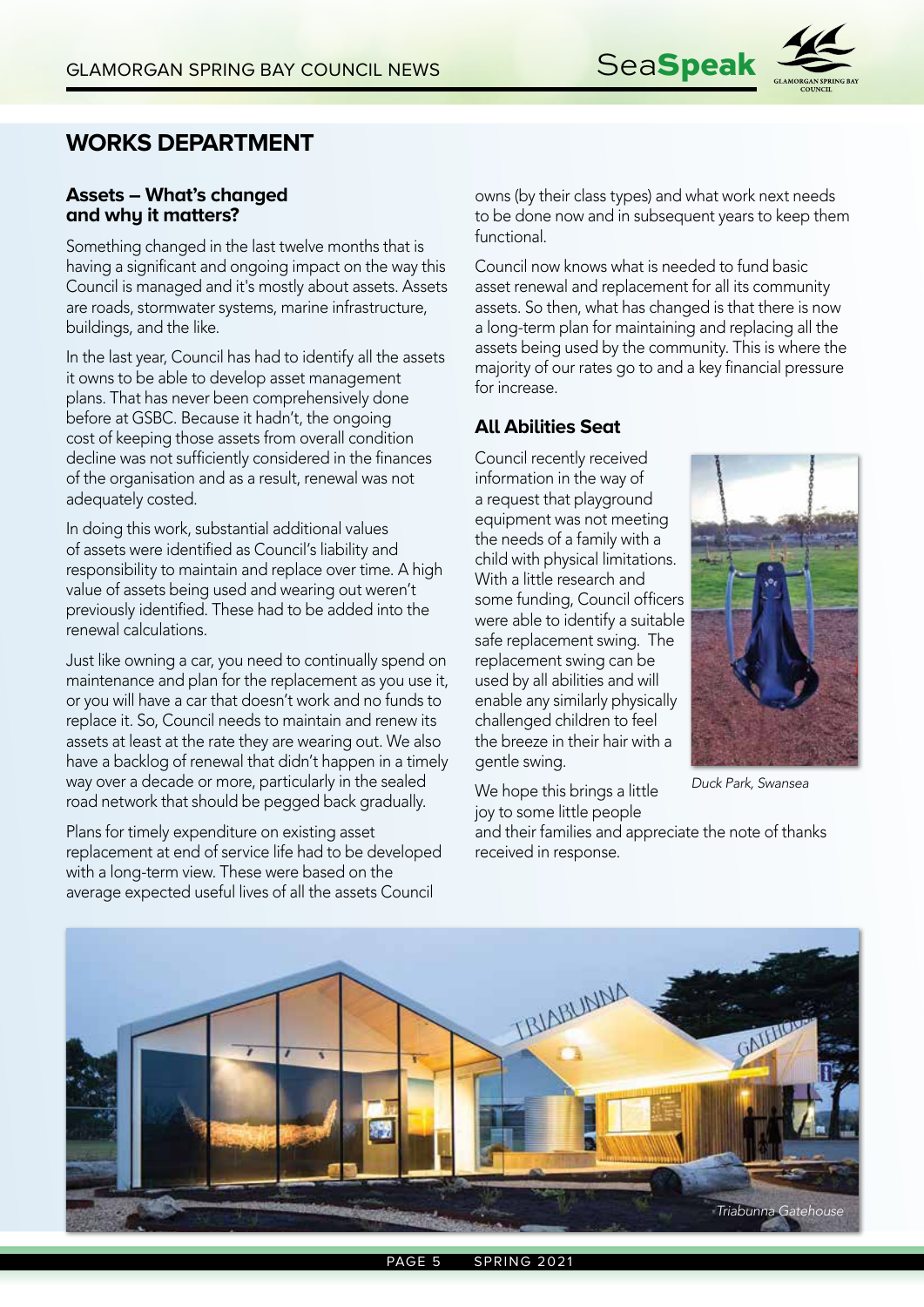

## **Bicheno Triangle Project**

Consultation on a community preferred design<br>Coption for the Bicheno Triangle is underway.

Place Design Group (James Birrell) has provided two alternative concept designs to his original concept for the Bicheno Triangle Upgrade – Stage 2.

James has kept the overall site layout for the options similar to the original concept and has also kept the triangle theme for the focal structure. The overall site layout has been retained as this had previously been reviewed and accepted and included elements/features consistent with the Community Development Grant (CDG) for Stage 2 of the Bicheno Triangle Redevelopment. The reason for "staying the course" with the triangle theme for the structure is predominantly due to the feedback from the previous community

consultation that James was intimately involved with. Further details on the development of this theme are provided in the Background section of the Place Design Concept Package.

The subtle difference with the options for the structure are:

#### Original Master Plan:



*Above: Bicheno Triangle previous Master Plan*

Option 1: This is a similar size and look as the original concept, the difference being the slide has been removed and public amenities are included.



5.1.2 Option 1 - 3D Perspectives 120mm 1-30 Persection place

*Above: Bicheno Triangle option 1*

Option 2: This is also similar in appearance but has a wider entry and stepped seating providing an amphitheatre style structure. Public amenities are also included with Option 2.

The Grant Deed for Stage 2 of the Bicheno Triangle

Redevelopment highlighted specific elements/features that were to be provided with this project.

All three concept design options include the elements/features compliant with the Deed.

While there are some members of the community who do not like the idea of a focal structure being built in the Triangle there are many that see this enhancing the amenity of the town centre. The lookout structure is the dominant feature of the proposed Bicheno Triangle Stage 2 Redevelopment and is specifically listed on the CDG grant to be constructed as part of the Stage 2 works.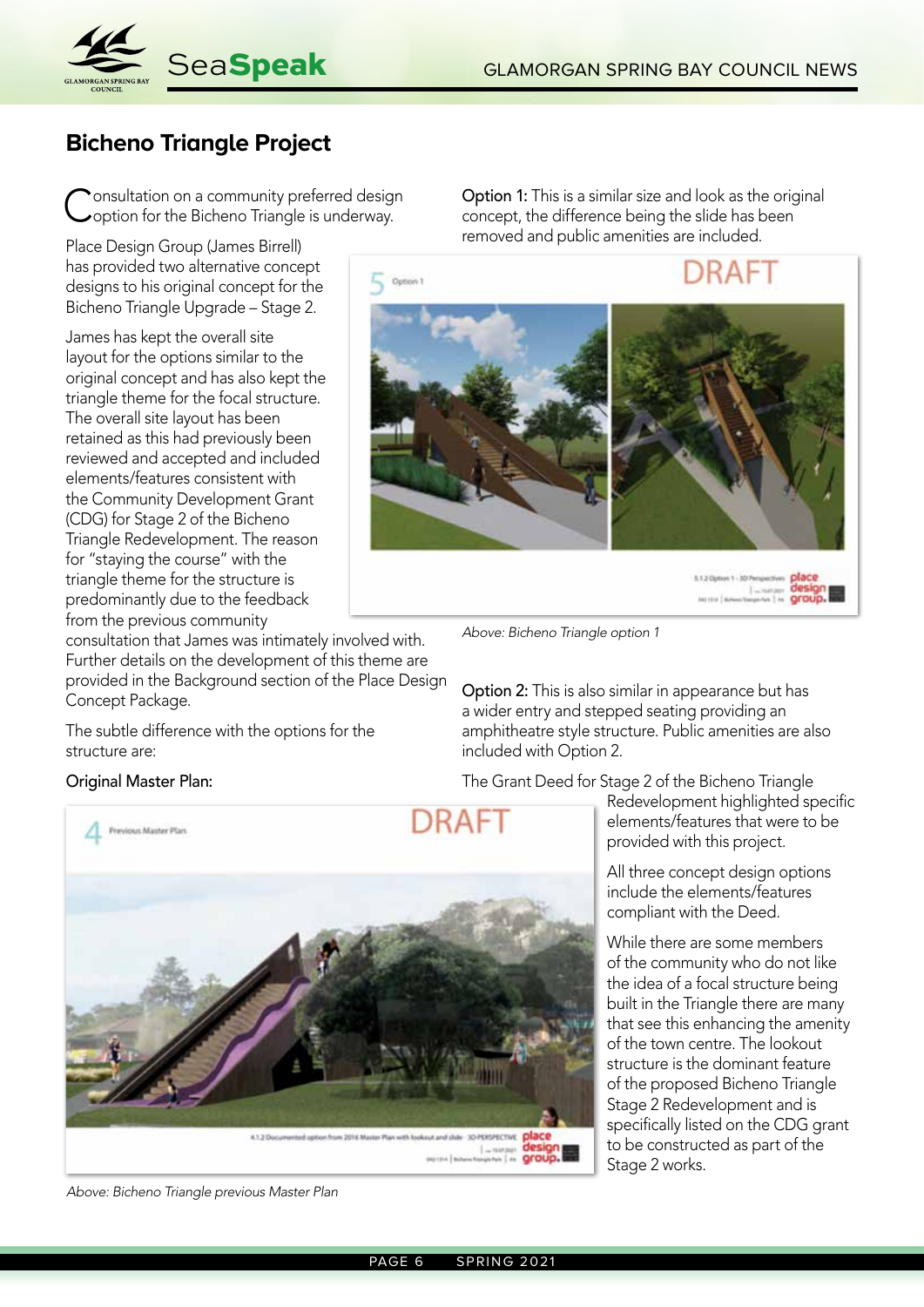

A preferred option will be progressed from the feedback received and preliminary drawings will be prepared for further review by Council and then provided for public display through the Development Application process.

To have your say on the option you prefer, Council will conduct a survey with online and hard copy options for community members to review, fill out and submit.



*Above: Bicheno Triangle option 2*

### **Farewell to Outdoor Team Leader, Leo Crosswell!**

This quarter Council farewelled a wonderful long-term employee and positive culture influence in Leo Crosswell who has retired after almost 31 years service to the community through his role at Council. Leo started as a team member and progressed in plant and truck operations to team leader for the Triabunna team.

#### **We caught up with Leo at his farewell to ask, what has changed during his time with council?**

"Well Council amalgamation took place after I started with the Triabunna and Swansea workforces. We didn't have kerbside bin collection so that

was a big change when it was introduced. When I started, we did everything, there were no teams for building, civil or parks maintenance. We had hand tools, pick and shovel. Then we progressed to backhoes and excavators to improve productivity."

#### **Has there been much change in administration?**

"We had virtually no paperwork when I started. Today we have systems and processes that are all



documented. There have been big leaps forward in Workplace Health & Safety."

#### **What project gave you the greatest satisfaction?**

"The Marina project is definitely the jewel in the crown for me."

On behalf of Council and the community, we wish Leo and Lyn all the best for the future and many kilometres of trouble-free travel!